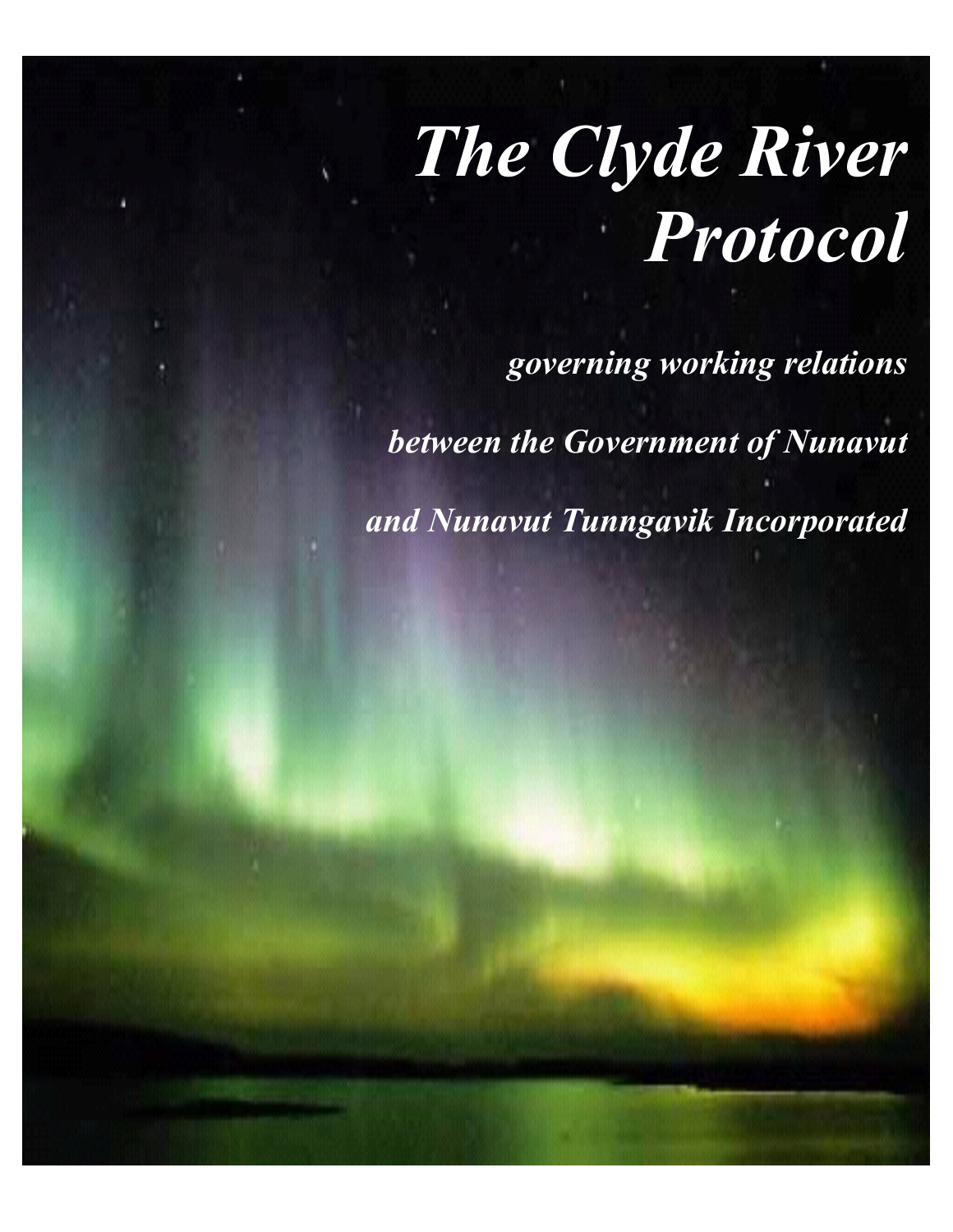### *Recitals*

**WHEREAS** representatives of the Inuit of Nunavut insisted, from the early 1970s, that a comprehensive land claims agreement with respect to the Nunavut area could only be concluded if accompanied by commitments to create a Nunavut territory and government;

**AND WHEREAS** the Tungavik Federation of Nunavut, representing the Inuit of Nunavut, secured commitments to create a Nunavut territory**,** with its own Legislative Assembly and public government, in Article 4 of the *Agreement between the Inuit of the Nunavut Settlement Area and Her Majesty the Queen in Right of Canada, 1993* ("the Nunavut Agreement");

**AND WHEREAS** Nunavut Tunngavik Incorporated (NTI) is the corporate successor to the Tungavik Federation of Nunavut;

**AND WHEREAS** the Nunavut Territory and Government of Nunavut came into existence on April 1, 1999, with the coming into force of relevant provisions of the *Nunavut Act*;

**AND WHEREAS** the Inuit of Nunavut assert an aboriginal right to self-government which may be expressed in Nunavut through a public government model;

**AND WHEREAS** the Government of Nunavut and NTI acknowledge that the timely and effective implementation of the Nunavut Agreement and the expression of Inuit selfgovernment rights in Nunavut will be facilitated by the establishment and maintenance of good working relations between NTI and the Government of Nunavut;

**AND WHEREAS** the Government of Nunavut and NTI are committed to ensuring that Nunavut's governing institutions and political culture operate so as to sustain, and to strengthen, the confidence and optimism of all citizens of Nunavut, Inuit and non-Inuit alike.

**NOW, THEREFORE,** the Government of Nunavut and NTI agree to conduct their working relations in accordance with this Protocol.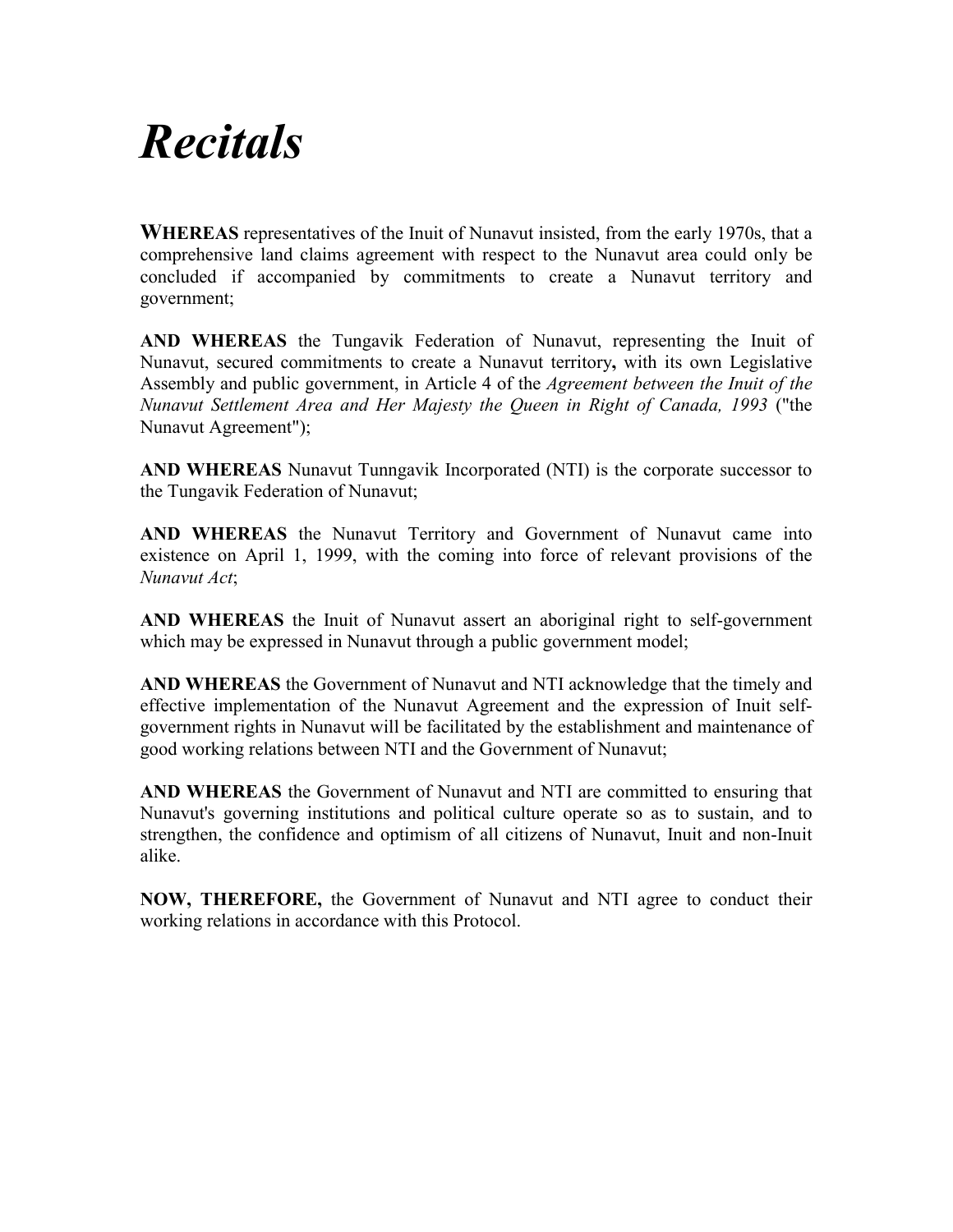### **Part A:** *Mutual recognition*

- 1. The Government of Nunavut recognizes that NTI occupies a special place in the affairs of Nunavut as the primary Inuit organization with the mandate to speak for the Inuit of Nunavut with respect to the rights and benefits of Inuit under the Nunavut Agreement. The Government of Nunavut further acknowledges that NTI's mandate, as expressed in its incorporating documents, embraces additional responsibilities designed to protect and promote the interests of the Inuit as an aboriginal people.
- 2. NTI recognizes that the Government of Nunavut, in exercising its jurisdiction as a democratic and responsible public government, must serve the needs and priorities of all citizens of Nunavut, in a fair and equitable manner.
- 3. The Government of Nunavut and NTI recognize that it will be to the benefit of all citizens of Nunavut, Inuit and non-Inuit alike, for the Government of Nunavut and NTI to structure and pursue their working relations in ways that
	- *are cooperative and constructive;*
	- *acknowledge respective and overlapping roles and interests;*
	- *build public confidence by:*
		- *being clear on how the Government of Nunavut and NTI operate and make decisions,*
		- *exchanging information as freely as possible, and conducting relations in an open and transparent manner,*
		- - *encouraging public participation and input,*
		- *generating new ideas and stimulating policy debates,*
		- *focusing on real problems and seeking practical solutions, and*
		- *ensuring the best use of resources and avoiding duplication;*
	- *build on work and initiatives already started, where possible;*
	- **-** *allow the government and NTI to work together on new initiatives as may be determined from time to time; and*
	- **-** *find common ground in presenting Nunavut's special place and interests to those outside Nunavut.*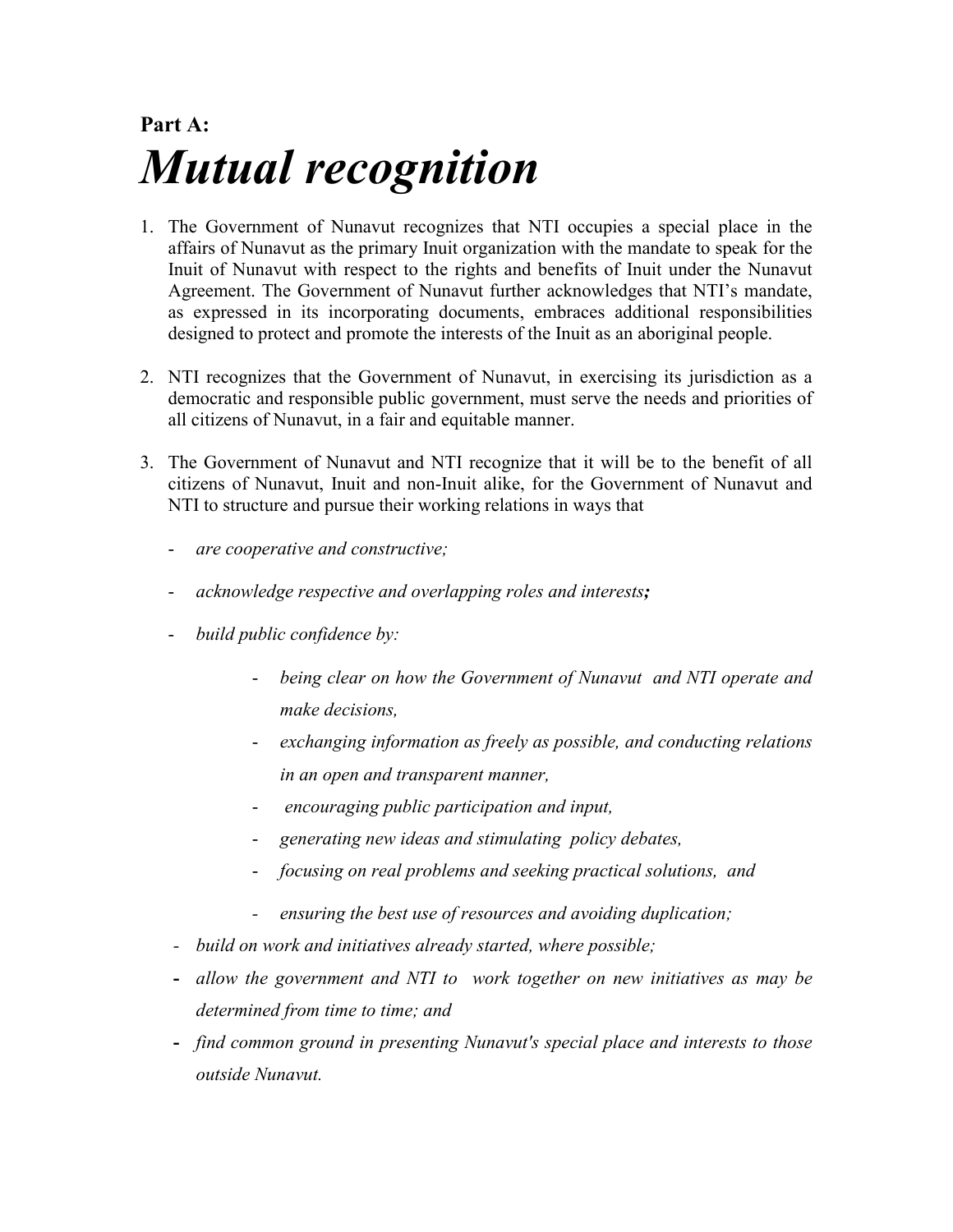### **Part B:** *Matters requiring particular focus and priority*

- 1. The Government of Nunavut and NTI agree on the desirability of identifying, from time to time, projects of mutual interest and high priority.The Government of Nunavut and NTI agree to seek to identify an initial list of priority projects, and strategies for dealing with them, by March 1, 2000.
- 2. Without limiting the desirability of close cooperation on other topics and acknowledging the roles of the Government of Canada, other Inuit organizations and Nunavut institutions of public government, under the Nunavut Agreement,the Government of Nunavut and NTI recognize a particular need to maintain close, ongoing working relations with respect to the following matters:
	- **(i)** the implementation of obligations under the Nunavut Agreement,
	- **(ii)** matters that overlap with the exercise of Inuit rights and benefits under the Nunavut Agreement, such as
		- hunter income support, and income support programs more *generally,*
		- - *jurisdiction over Crown lands, including mineral rights, and*
		- *economic development within Nunavut;*
	- **(iii)** the status, protection and promotion of the Inuit language and culture within Nunavut, and the status of minority linguistic and cultural groups in Canada as a whole;
	- **(iv)** the status and substance of aboriginal and treaty rights in Nunavut and in Canada as a whole; and
	- **(v)** Nunavut's place in Canada and the world.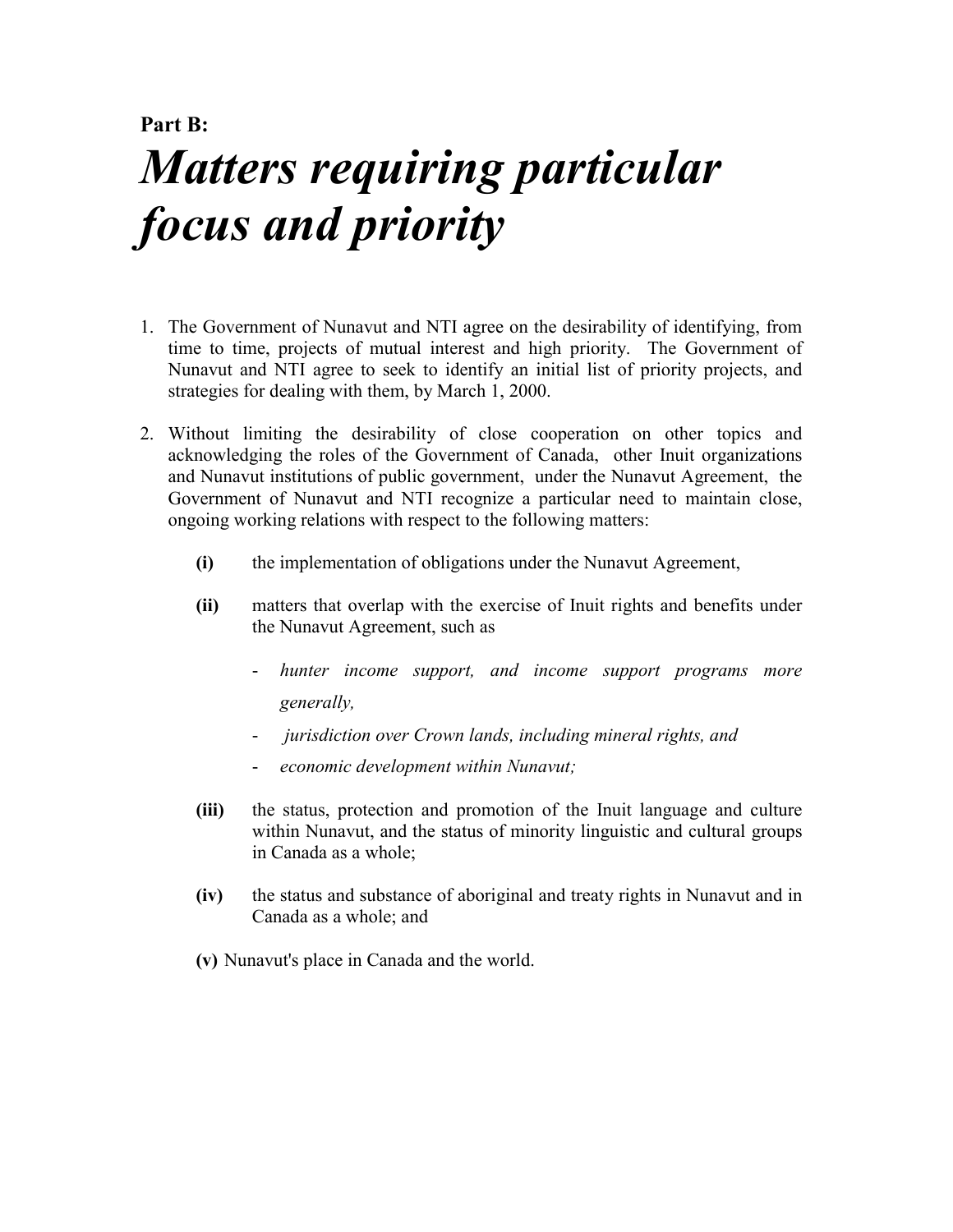### **Part C:** *Relations with other governments*

The Government of Nunavut and NTI are committed to conducting their relations with the Government of Canada, with the governments of the provinces and other territories in Canada and with governments in other countries in ways that balance, and build upon, both the status of the Inuit of Nunavut as an aboriginal people of Canada and the jurisdictional competence and administrative capacity of the Government of Nunavut.

#### **Part D:**

## *Relations with Inuit Organizations based outside Nunavut*

The Government of Nunavut and NTI agree on the desirability of conducting their relations with Inuit organizations based outside Nunavut on as collaborative and cooperative a basis as possible.

### **Part E:** *Information sharing*

The Government of Nunavut and NTI agree to share information with respect to matters of mutual concern and interest on as free and as timely a basis as possible, within the constraints set by legal and budgetary considerations.

### **Part F:** *Meetings:Premier and President*

Meetings of elected leaders of the Government of Nunavut and NTI, namely the Premier of Nunavut and the President of NTI, shall be convened on an as needed basis, to address issues of interest to one or both parties.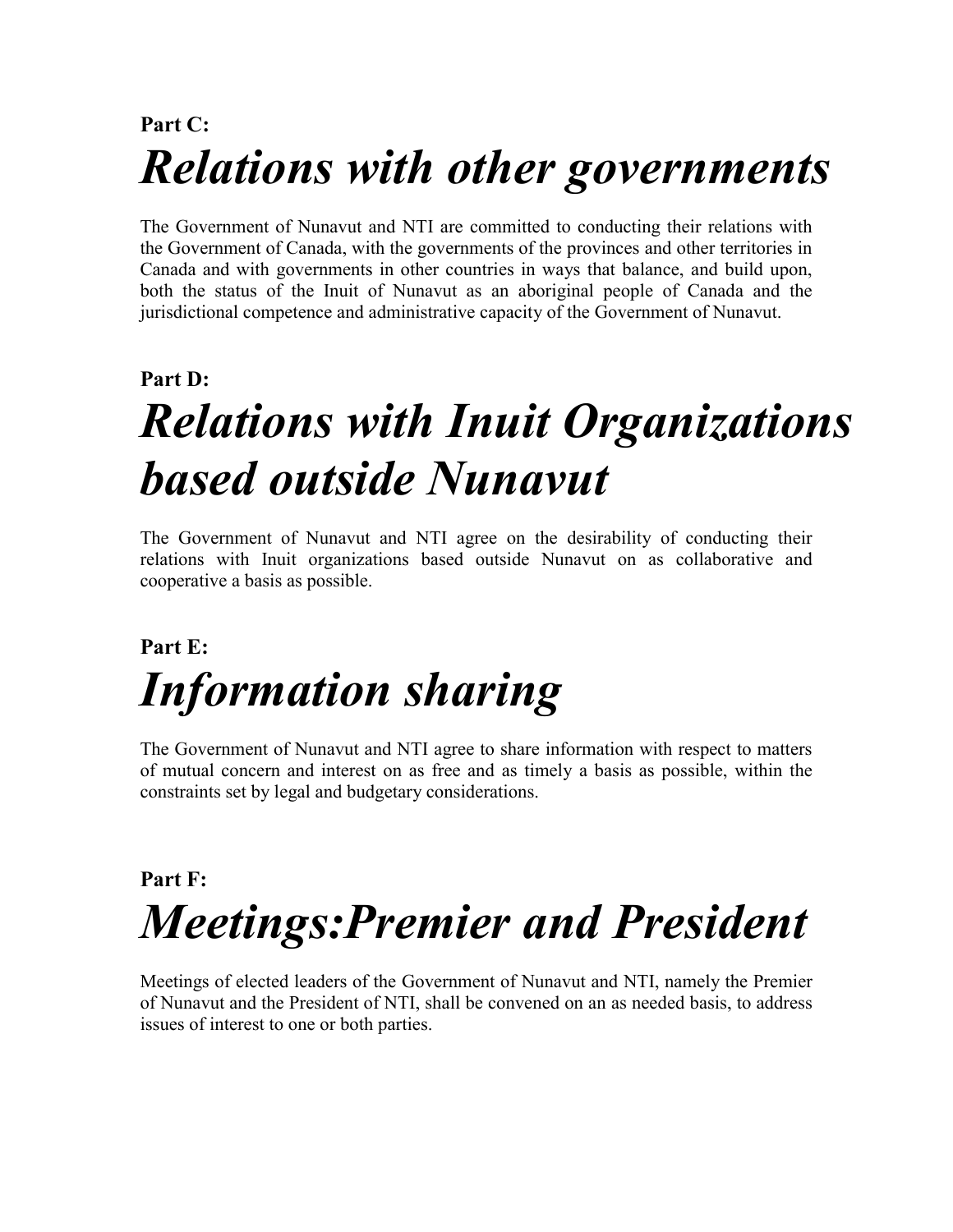### **Part G:** *Meetings: senior officials level*

- 1. Officials level meetings shall take place regularly between the Government of Nunavut and NTI, including meetings arranged by the Deputy Minister of the Executive and Intergovernmental Affairs for the Government of Nunavut and the designated Executive Director of NTI.
- 2. Meetings of the Deputy Minister and Executive Director are anticipated to follow a quarterly pattern during any calendar year. Notwithstanding, a meeting shall be convened as soon as practicable following a request from the Deputy Minister or Executive Director.
- 3. The Deputy Minister and Executive Director may direct the establishment of any standing or special purpose staff level working groups that they consider helpful in facilitating interorganizational collaboration and cooperation

#### **Part H:** *Review*

The Government of Nunavut and NTI agree to review this Protocol, with a view to its refinement and reinforcement, within twelve months of its signature.